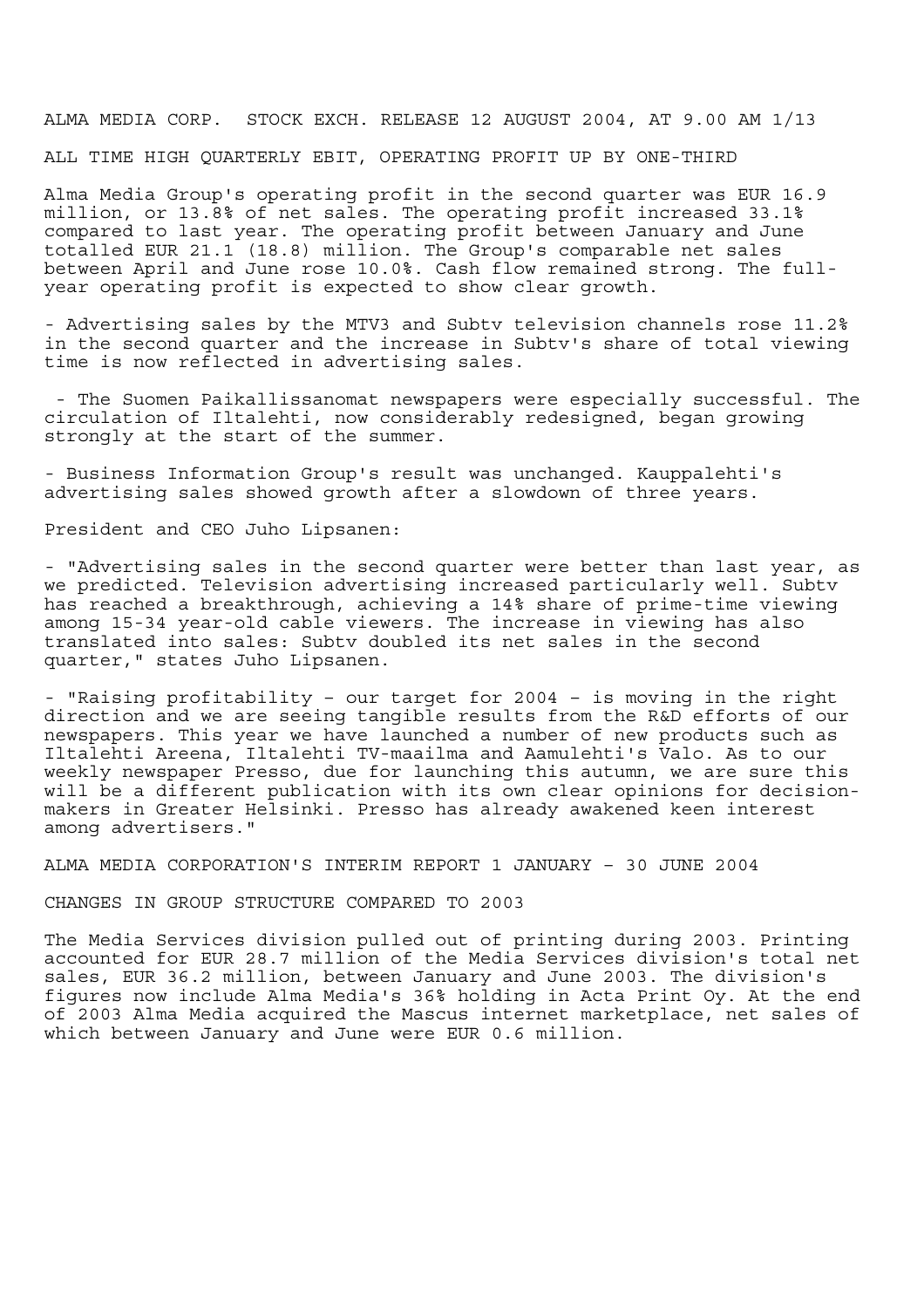| ALMA MEDIA GROUP, KEY FIGURES (MEUR)                   | 2004         | 2003    | 2004          | 2003          | 2003          |
|--------------------------------------------------------|--------------|---------|---------------|---------------|---------------|
|                                                        | $4 - 6$      | $4 - 6$ | $1 - 6$       | $1 - 6$       | $1 - 12$      |
| Net sales                                              | 122.8        | 125.6   | 232.9         | 245.9         | 460.5         |
| Operating profit                                       | 16.9         | 12.7    | 21.1          | 18.8          | 17.7          |
| Operating profit as % of net sales                     | 13.8         | 10.1    | 9.1           | 7.6           | 3.8           |
| Impact of associated companies on                      |              |         |               |               |               |
| operating profit                                       | $-1.3$       | $-0.7$  | $-4.3$        | $-1.7$        | $-22.0$       |
| Profit before extraordinary items                      | 16.2         | 11.7    | 19.6          | 16.4          | 14.0          |
| Balance sheet total                                    |              |         | 325.4         | 388.4         | 355.2         |
| Gross capital expenditure                              | 3.2          | 5.0     | 6.5           | 9.7           | 21.0          |
| Gross capital expenditure as % of net                  |              |         |               |               |               |
| sales                                                  | 2.6          | $4\;.0$ | 2.8           | 3.9           | 4.6           |
| Equity ratio, %                                        |              |         | 46.9          | 46.4          | 49.0          |
| Gearing, %                                             |              |         | 52.6          | 60.2          | 50.7          |
| Net financial expenses                                 | 0.7          | 1.0     | 1.5           | $2.4$         | 3.7           |
| Net financial expenses as % of net                     |              |         |               |               |               |
| sales                                                  | 0.6          | 0.8     | 0.6           | 1.0           | 0.8           |
| Interest-bearing net debt                              |              |         | 74.0          | 100.1         | 84.7          |
| Interest-bearing liabilities                           |              |         | 94.6          | 121.3         | 108.8         |
| Interest-free liabilities                              |              |         |               | 87.7 96.0     | 76.8          |
| Average number of employees                            |              |         | 3 400         | 3 800         | 3 610         |
| Average number of employees calculated                 |              |         |               |               |               |
| as full-time personnel                                 |              |         | 2 679         | 3 0 3 0       | 2 861         |
| Cash flow from operating                               |              |         |               |               |               |
| activities/share, EUR                                  | 0.46         | 0.34    | 0.74          | 0.64          | 0.87          |
| Shareholder's equity/share, EUR                        |              |         | 2.23          | 2.64          | 2.65          |
| Earnings/share, EUR (undiluted)                        | 0.18<br>0.17 | 0.12    | 0.21          | 0.16          | 0.17          |
| Earnings/share, EUR (diluted)<br>Market capitalization |              | 0.12    | 0.20<br>445.9 | 0.16<br>387.6 | 0.17<br>442.6 |
|                                                        |              |         |               |               |               |
| NET SALES AND OPERATING PROFIT/LOSS                    |              |         |               |               |               |
|                                                        |              |         |               |               |               |
| NET SALES BY DIVISION (MEUR)                           | 2004         | 2003    | 2004          | 2003          | 2003          |
|                                                        | $4 - 6$      | $4 - 6$ | $1 - 6$       | $1 - 6$       | $1 - 12$      |
| Alpress                                                | 54.5         | 51.6    | 104.7         | 101.6         | 200.2         |
| Broadcasting                                           | 53.5         | 46.6    | 99.8          | 91.4          | 178.1         |
| Business Information Group                             | 12.4         | 12.2    | 24.4          | 23.8          | 46.4          |
| Media Services                                         | 5.6          | 18.3    | 10.4          | 36.2          | 48.4          |
| Parent Company                                         | 3.4          | 3.4     | 6.7           | 6.7           | 13.5          |
| Intragroup net sales                                   | $-6.6$       | $-6.5$  | $-13.1$       | $-13.8$       | $-26.1$       |
| Total                                                  | 122.8        | 125.6   | 232.9         | 245.9         | 460.5         |
| OPERATING PROFIT/LOSS BY DIVISION<br>(MEUR)            |              |         |               |               |               |
| Alpress                                                | 8.2          | 7.7     | 14.5          | 14.5          | 30.0          |
| Broadcasting                                           | 8.7          | 3.4     | 6.9           | 3.4           | 5.9           |
| Business Information Group                             | 1.9          | 1.8     | 3.0           | 2.3           | 4.2           |
| Media Services                                         | $-1.0$       | $-0.3$  | $-2.1$        | $-1.2$        | $-5.6$        |
| Parent Company                                         | $-1.0$       | $-0.6$  | $-1.7$        | $-1.1$        | $-2.5$        |
| Group entries                                          | 0.1          | 0.7     | 0.5           | 0.9           | $-14.3$       |
| Total                                                  | 16.9         | 12.7    | 21.1          | 18.8          | 17.7          |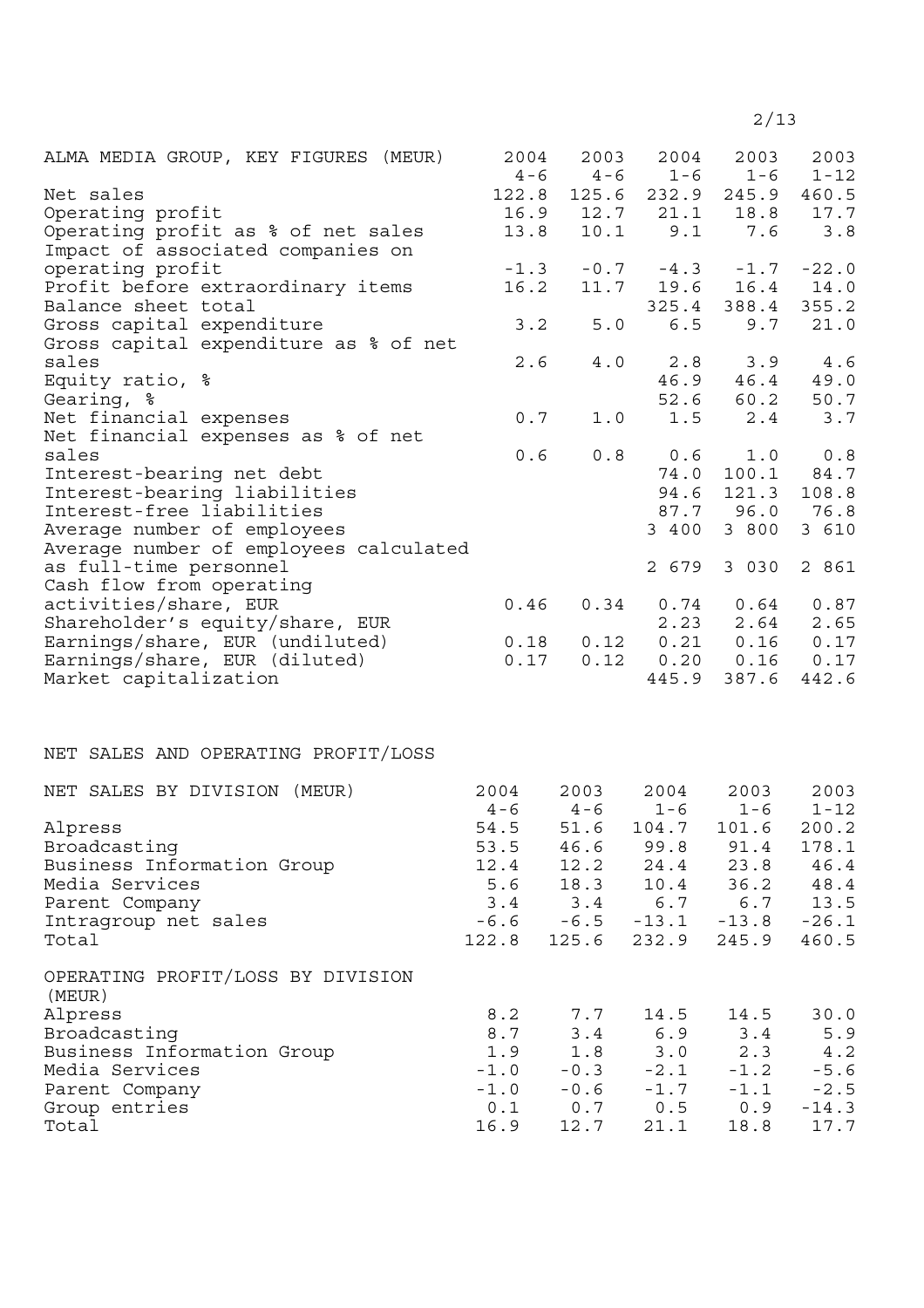#### JANUARY - JUNE: GROUP NET SALES AND RESULT

Consolidated net sales between January and June totalled EUR 232.9 (245.9) million. The decrease was attributable to the Acta Print transaction in the summer of 2003 in which the Group sold the bulk of its magazine printing operation. Net sales between January and June 2003, excluding Alprint's net sales, were EUR 218.1 million. Hence comparable net sales grew 6.8%. The increase was due mainly to higher media sales by the MTV3 and Subtv channels. Election advertising contributed EUR 2.7 million to sales in 2003, and EUR 0.8 million this year.

The consolidated operating profit between January and June was EUR 21.1 (18.8) million, an increase of 12.2%. Most of this growth came from Broadcasting's advertising sales. Associated companies contributed EUR - 4.3 (-1.7) to the Group's January-June operating profit. Eliminating this figure gives a consolidated operating profit of EUR 25.4 (20.5) million.

# APRIL - JUNE: GROUP NET SALES AND RESULT

Consolidated net sales between April and June totalled EUR 122.8 (125.6) million. Comparable net sales in the second quarter of 2003 were EUR 111.6 million. Hence comparable net sales rose 10.0%. Broadcasting's net sales grew 14.8% and operating profit 155.9%.

# MARKET CONDITIONS

Although Finland ranks among the best economies in the euro zone, the average of the growth forecasts offered by the various economic research institutions will remain at 2.7% this year. Throughout the year business forecasters have been gently revising their forecasts downwards. For 2005 they are predicting growth of approximately 3%.

The Finnish economy has been buoyed by the lively domestic market and consumer confidence in economic growth has been higher than last year. The purchasing power of households has improved in the wake of tax cuts and wage increases without any significant deterioration in unemployment figures. Private consumption is forecast to grow this year by 3%. Interest levels have been record low for a long time. The expected rise in interest rates has increased the volume of the housing market but the amount of house buying has remained unchanged.

Media advertising rose 4% between January and June according to TNS Gallup. Television was particularly successful in the media arena, raising sales by 8.3%; excluding the effect of election advertising the increase was 9.4%. Media sales of the newspaper segment as a whole rose 3.2% while within this segment the improvement registered by town papers was particularly strong, 9.6%. Online advertising continued to grow vigorously, 34.6% for the first six months of the year. Radio advertising, however, declined -5.4 %.

Business newspaper advertising showed positive development between April and June after a long period of decline. The same trend was evident in the afternoon paper market, driven by the launch of several new supplements.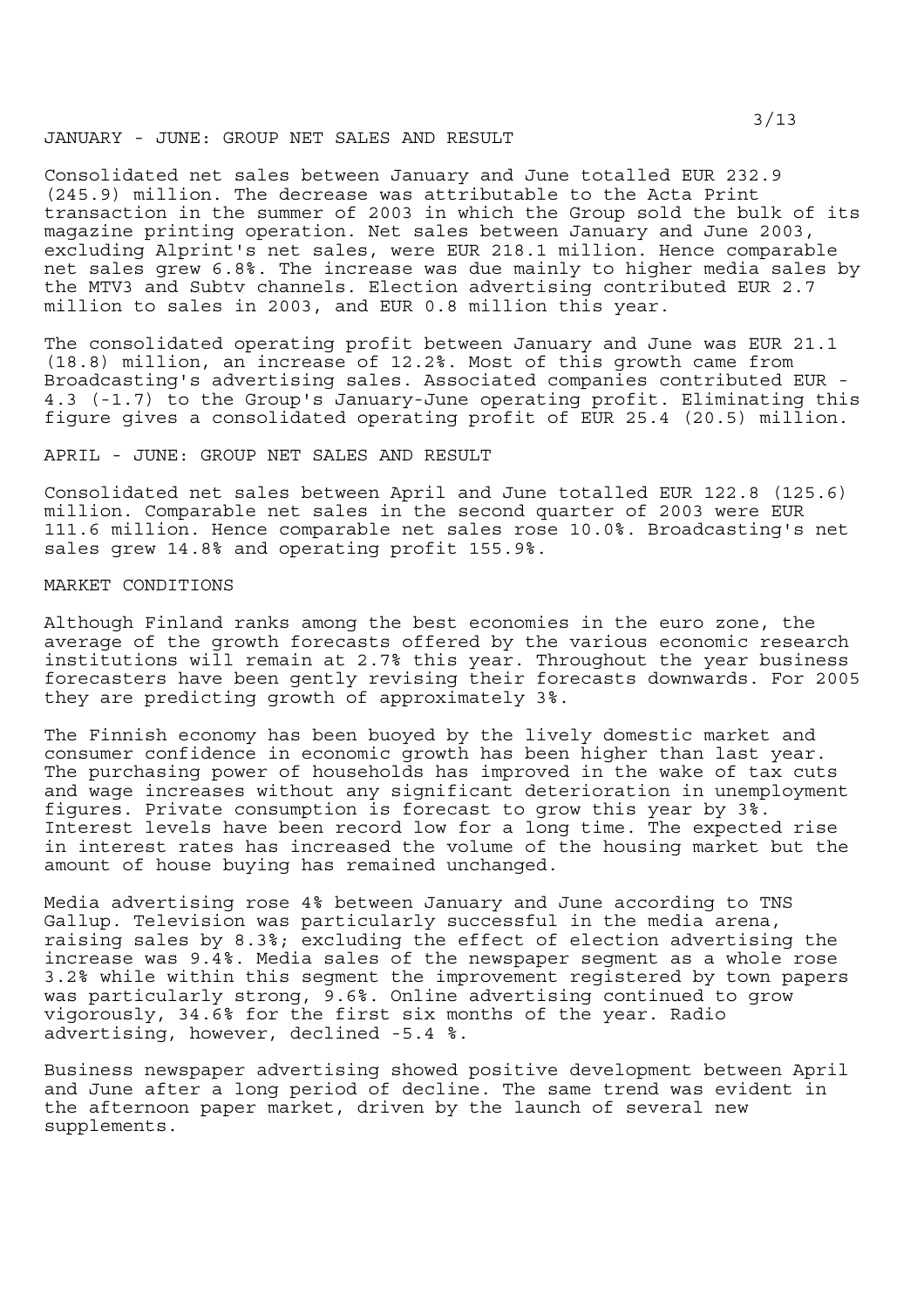4/13 The number of digital television receivers has increased steadily. Figures released by Finnpanel indicate that 366,000 households in Finland had digital television at the end of May. Alma Media now predicts that roughly 600,000 households, or roughly one in four of the total, will have digital receivers by the end of 2004.

#### OPERATIONS BY DIVISION

#### ALPRESS

| 2004    | 2003    | 2004    | 2003                | 2003                           |
|---------|---------|---------|---------------------|--------------------------------|
| $4 - 6$ | $4 - 6$ | $1 - 6$ | $1 - 6$             | $1 - 12$                       |
| 54.5    | 51.6    | 104.7   | 101.6               | 200.2                          |
| 23.7    | 22.6    | 46.9    | 46.1                | 93.5                           |
| 26.1    | 25.5    | 48.6    | 48.1                | 93.1                           |
| 3.5     |         |         | 5.1                 | 9.1                            |
| 1.2     |         |         | 2.3                 | 4.5                            |
| 8.2     |         |         | 14.5                | 30.0                           |
| 15.1    | 14.9    |         |                     | 15.0                           |
| 0.9     | 0.8     | 2.3     | 1.7                 | 5.3                            |
| 1 632   | 1 679   | 1 622   | 642<br>$\mathbf{1}$ | 626<br>$\mathbf{1}$            |
| 1 194   | 1 195   | 1 167   | 166<br>$\mathbf{1}$ | 1 162                          |
|         |         | 7.7     | 1.0 2.5             | $2.5$ 6.8<br>14.5<br>13.9 14.2 |

Alpress is responsible for the publication of 31 newspapers. The largest are the regional newspaper Aamulehti and the afternoon paper Iltalehti.

Media sales by the Suomen Paikallissanomat papers and the smaller regional papers developed favourably during the second quarter. However, media sales grew less strongly than the national level owing to weaker media sales in the Tampere region and by the afternoon papers.

Content development projects were continued in the Alpress newspapers with a view to strengthening reader loyalty.

Growth in Iltalehti's circulation sales clearly exceeded the level in the afternoon paper market, spurred by Iltalehti's TV-maailma (TV World) and weekend supplements. Aamulehti likewise launched a magazine-style weekly supplement Valo (Light), the first edition of which appeared in April. All Alpress regional papers have also provided a subscribed e-paper version on the internet since the beginning of June.

Net sales from newspaper printing continued the extremely significant growth evident at the beginning of the year. Printing operations did not perform satisfactorily, however, owing to the problems now rectified.

The division's operating profit this year will remain at last year's good level.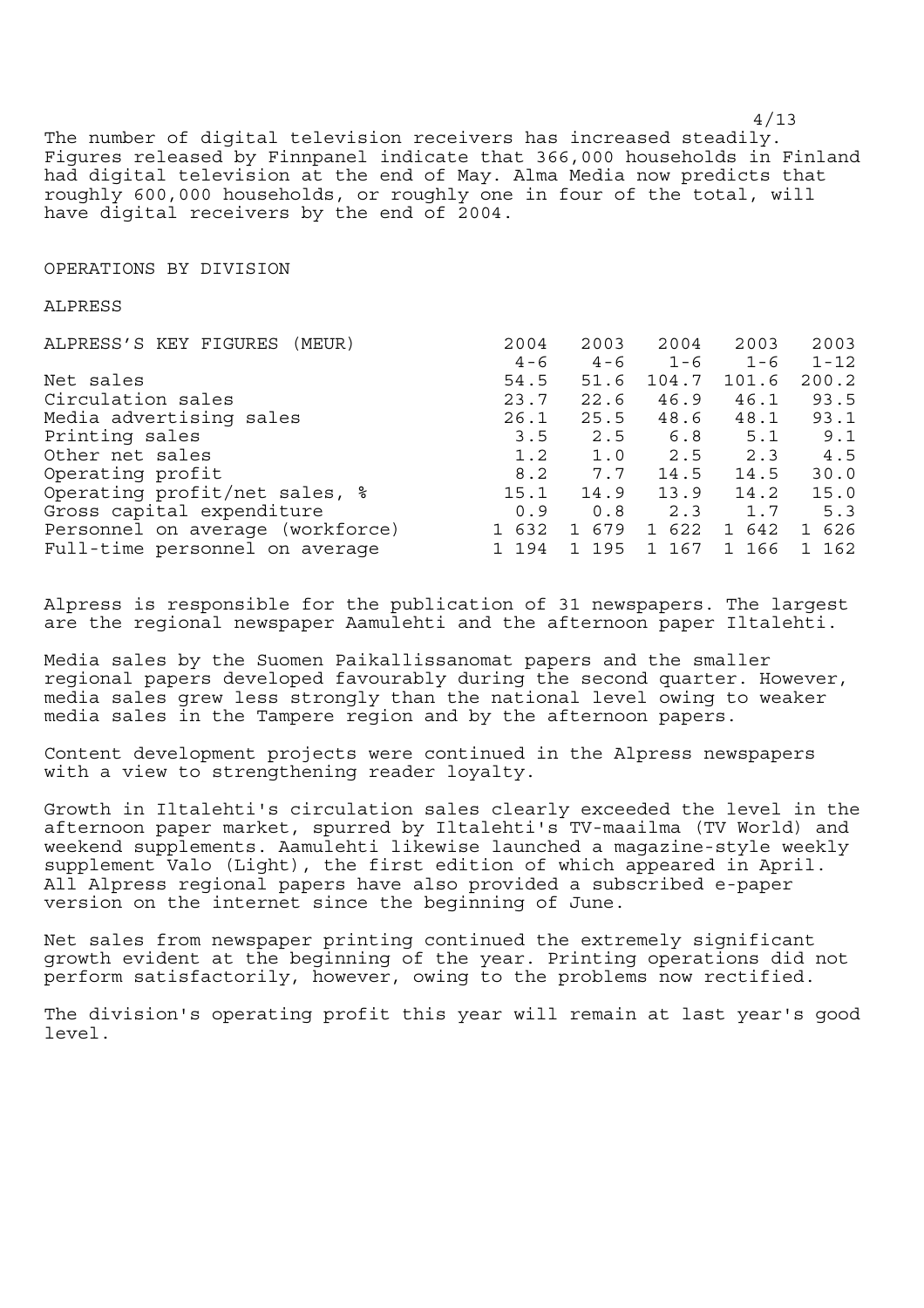BROADCASTING

| BROADCASTING'S KEY FIGURES<br>(MEUR) | 2004    | 2003    | 2004              | 2003    | 2003     |
|--------------------------------------|---------|---------|-------------------|---------|----------|
|                                      | $4 - 6$ | $4 - 6$ | $1 - 6$           | $1 - 6$ | $1 - 12$ |
| Net sales                            | 53.5    | 46.6    | 99.8              | 91.4    | 178.1    |
| Operating profit                     | 8.7     | 3.4     | 6.9               | 3.4     | 5.9      |
| Operating profit/net sales, %        | 16.2    | 7.3     | 6.9               | 3.7     | 3.3      |
| Gross capital expenditure            | 1.4     | 1.8     | 2.7               | 2.7     | 6.1      |
| Personnel on average (workforce)     | 522     | 526     | 520               | 521     | 517      |
| MTV3's and Subty's share of total    | 44.0    | 44.5    | 45.5              | 46.5    | 46.3     |
| viewing time, % (prime-time, 10-44   |         |         |                   |         |          |
| year-olds)                           |         |         |                   |         |          |
| TV4 AB's net sales                   | 68.6    | 64.0    | 124.1             | 123.1   | 246.6    |
| TV4 AB's operating profit            | 2.0     |         | $4.1 - 3.4$ $4.9$ |         | 12.0     |
| TV4 AB's impact on Broadcasting's    | $-0.2$  | $-0.1$  | $-2.3$            | $-0.7$  | $-1.6$   |
| operating profit                     |         |         |                   |         |          |

The Broadcasting division comprises the MTV3 and Subtv television channels, Radio Nova and MTV Interactive. Its results also include Alma Media's share (23.4%) of the Swedish TV4 AB's results after goodwill amortization.

The division's second-quarter net sales rose 14.8% compared to the same period last year. Television advertising sales by the MTV channels (MTV3 and Subtv) increased 11.2%. These channels accounted for 70% (71%) of total television advertising in Finland and 69% (69%) of commercial television viewing time (prime-time, 10-44 year-olds).

Subtv's advertising sales doubled and Radio Nova's increased 1.1% on last year. Net sales from the division's other services (non-advertising) rose 90%, derived from MTV Interactive's new consumer-targeted activities. Expenses increased 3.6%, mainly as a result of the new business activities. Excluding the variable costs of these new activities the increase in expenses remained at 1.1%.

The operating licence fee paid by the company is decreasing in pace with the uptake of digital receivers by households. On the other hand expansion of the digital distribution network is reflected in the network rents paid by the company. The licence fee savings generated by growth in digital penetration will for the most part be absorbed by the increase in digital network rents in the next few years. Total distribution costs will only fall, by an estimated one third or more, once analogue broadcasting ceases on 31 August 2007.

The division's operating profit this year is expected to improve significantly on last year's level.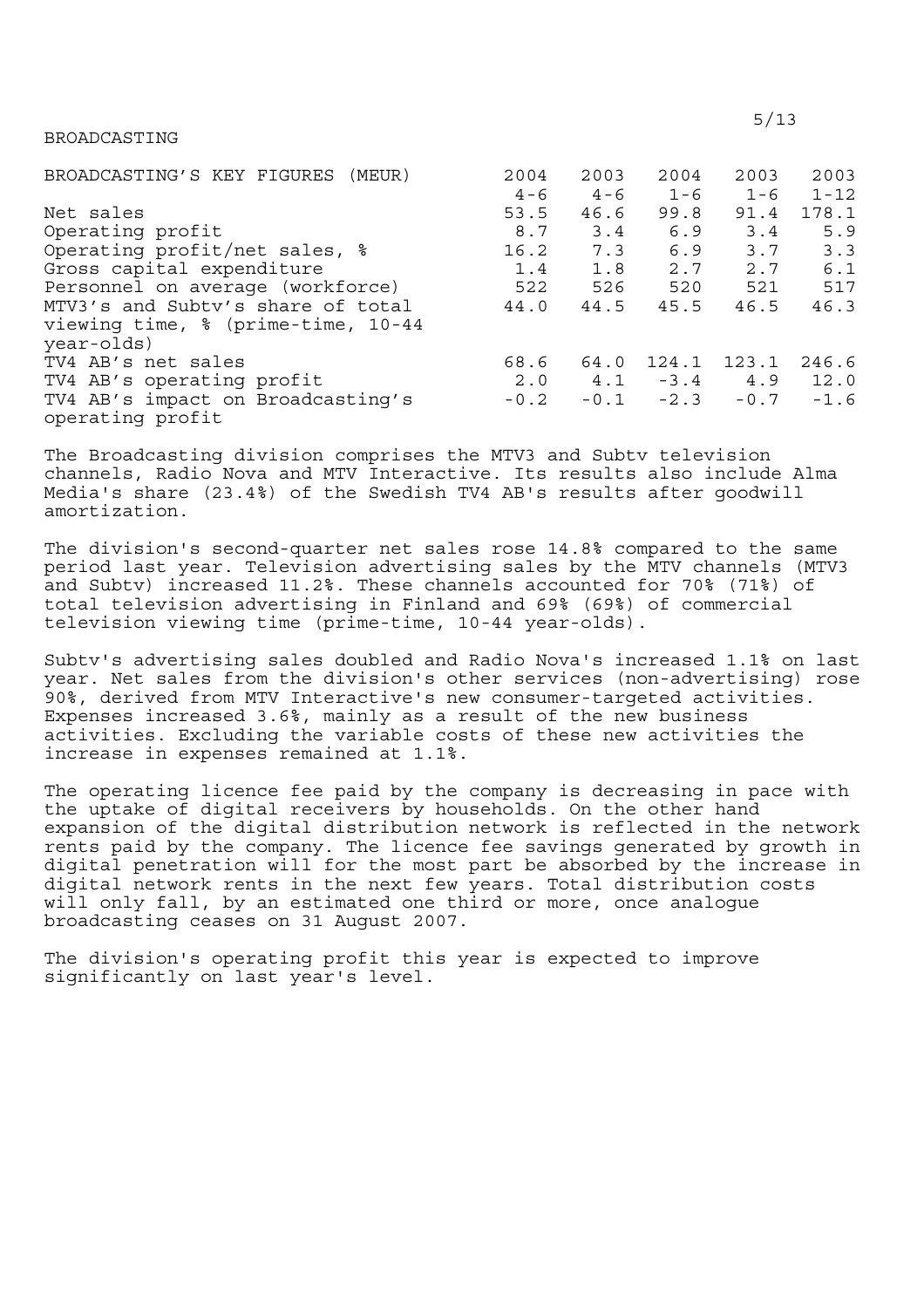#### BUSINESS INFORMATION GROUP

| BIG'S KEY FIGURES (MEUR)         | 2004    | 2003    | 2004    | 2003    | 2003     |
|----------------------------------|---------|---------|---------|---------|----------|
|                                  | $4 - 6$ | $4 - 6$ | $1 - 6$ | $1 - 6$ | $1 - 12$ |
| Net sales                        | 12.4    | 12.2    | 24.4    | 23.8    | 46.4     |
| Circulation sales                | 3.3     | 3.3     | 6.8     | 6.8     | 13.6     |
| Advertising sales                | 5.3     | 5.1     | 10.0    | 9.8     | 18.5     |
| Other sales                      | 3.8     | 3.8     | 7.6     | 7.2     | 14.3     |
| Operating profit                 | 1.9     | 1.8     | 3.0     | 2.3     | 4.2      |
| Operating profit/net sales, %    | 15.4    | 14.6    | 12.4    | 9.5     | 9.1      |
| Gross capital expenditure        | 0.2     | 0.3     | 0.6     | 3.0     | 3.4      |
| Personnel on average (workforce) | 399     | 383     | 394     | 381     | 384      |
| Talentum Oyj's net sales         | 30.2    | 28.3    | 60.0    | 57.0    | 113.2    |
| Talentum Oyj's operating profit  | 0.8     | $-1.1$  | 2.6     | 0.1     | 2.9      |
| Talentum Oyj's impact on BIG's   | $-0.2$  | $-0.7$  | $-0.1$  | $-1.1$  | $-1.8$   |
| operating profit after goodwill  |         |         |         |         |          |
| depreciation                     |         |         |         |         |          |

Business Information Group (BIG) specializes in producing business and financial information. Its best known product is the business daily Kauppalehti. The division's results also include Alma Media's share of the results of its affiliate Talentum Oyj (31.7%) after goodwill amortization.

BIG's net sales rose 2.0% during the second quarter. Media sales by the printed papers within the Kauppalehti family increased 4.1% and their circulation sales 1.7% between April and June.

BIG's April-June operating profit remained unchanged. The associated companies contributed EUR 0.6 million of the division's total improvement in operating profit, EUR 0.1 million, during the second quarter. The reason for the improvement in associated company results was that the book value of the Talentum shares sold internally in December 2003 decreased significantly.

During the reporting period Kauppalehti announced that it will launch a new weekly newspaper called Presso on 30 October 2004, targeted at the Greater Helsinki area and appearing on Saturdays.

The division's operating income this year is expected to improve clearly despite the Presso investment.

## MEDIA SERVICES

| MEDIA SERVICE'S KEY FIGURES (MEUR) | 2004    | 2003    | 2004     | 2003    | 2003     |
|------------------------------------|---------|---------|----------|---------|----------|
|                                    | $4 - 6$ | $4 - 6$ | $1 - 6$  | $1 - 6$ | $1 - 12$ |
| Net sales                          | 5.6     | 18.3    | 10.4     | 36.2    | 48.4     |
| Alprint's net sales                | 0       | 14.6    | $\Omega$ | 28.7    | 32.9     |
| Net sales of Classified Services   | 3.4     | 2.0     | 6.2      | 4.0     | 8.1      |
| Net sales of Information Systems   | 1.9     | 1.6     | 3.6      | 3.2     | 6.5      |
| Net sales of New Businesses        | 0.3     | 0.3     | 0.6      | 0.7     | 1.6      |
| Media Service's operating loss     | $-1.0$  | $-0.3$  | $-2.1$   | $-1.2$  | $-5.6$   |
| Acta Print's/Alprint's share of    | $-1.0$  | $-0.1$  | $-2.0$   | $-0.7$  | $-5.0$   |
| operating loss                     |         |         |          |         |          |
| Operating loss/net sales, %        | $-19.0$ | $-2.0$  | $-20.0$  | $-3.0$  | $-12.0$  |
| Gross capital expenditure          | 0.5     | 0.8     | 0.9      | 2.2     | 4.9      |
| Personnel on average (workforce)   | 113     | 455     | 113      | 456     | 303      |
|                                    |         |         |          |         |          |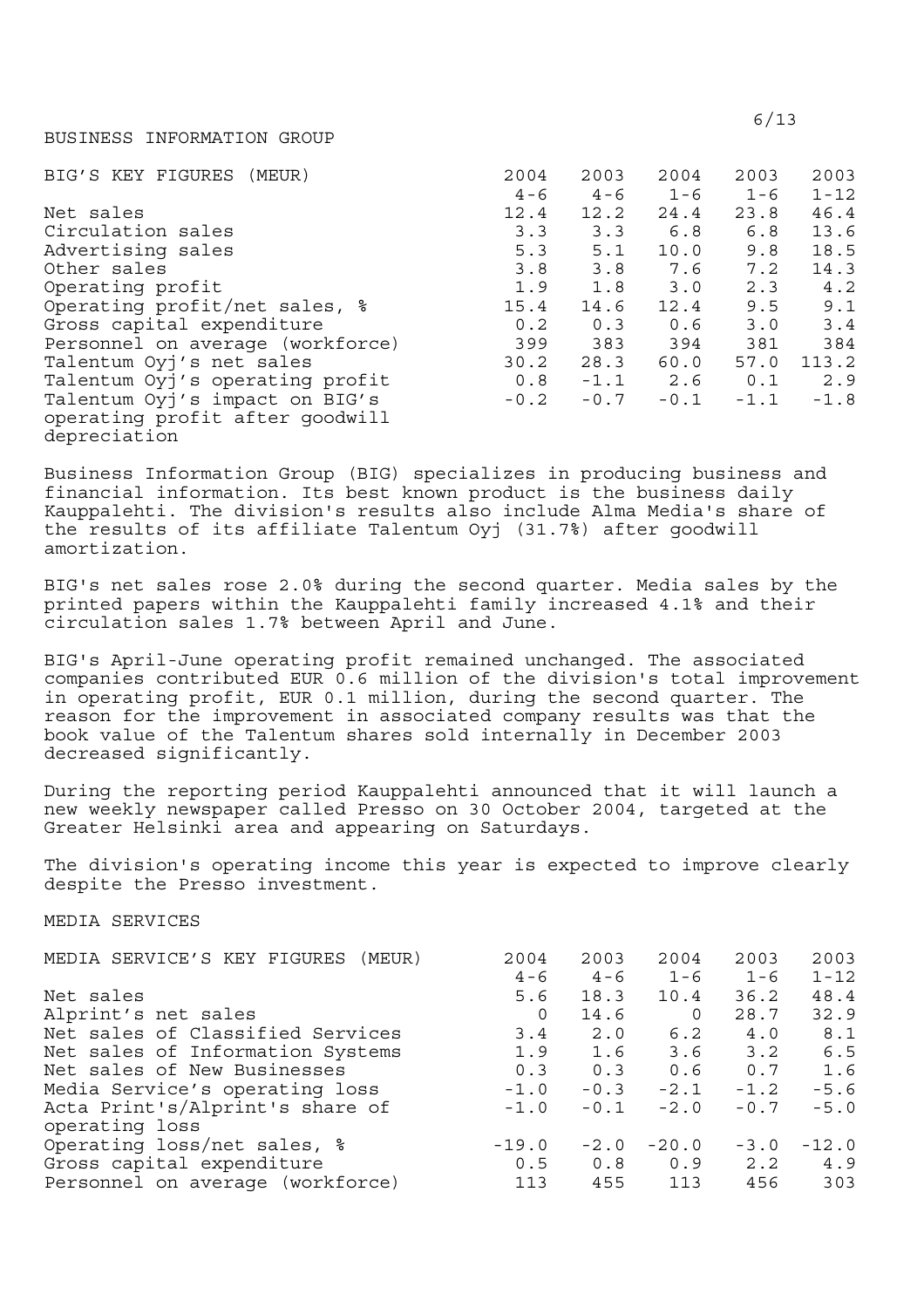7/13 The Media Services division comprises three business units: Classified Services, Information Systems and New Ventures. The division's results also include the share (36%) of the associated company Acta Print Oy's results.

Classified online services grew 74% during the second quarter. The division's comparable net sales (Alprint eliminated) rose 49% (25%). Despite an increase in the division's operating loss compared to last year, operational profitability improved with respect to April-June 2003. The second-quarter operating loss was entirely due to the share of Acta Print's result.

Net sales of the home-buying classified online service Etuovi.com rose 82%. The Etuovi.com printed paper raised its net sales by 38% and the online vehicle trading service Autotalli.com by 86%. Net sales of the online recruitment service Jobline grew 54%, and of the used heavy equipment marketplace Mascus, acquired at the start of the year, 37%.

The division is expected to significantly reduce its operating loss this year due, in part, to improved operational profitability and to a smaller operating loss by the associated company Acta Print.

### BALANCE SHEET AND FINANCIAL POSITION

At the end of June the consolidated balance sheet totalled EUR 325.4 million (EUR 355.2 million on 31 December 2003). The equity ratio at the close of the period was 46.9% (49.0% on 31 December 2003) and shareholders' equity stood at EUR 2.23 per share (EUR 2.65 per share on 31 December 2003).

Due to the strong cash flow the company's net debt decreased from EUR 103.2 million at the end of March to EUR 74.0 million at the end of June. Cash flow per share after operating activities was EUR 0.74 (0.64).

Since the Group's interest-bearing debt is denominated in euros it is not hedged against exchange rate fluctuations. The most significant purchases in foreign currencies, however, are hedged.

# CAPITAL EXPENDITURE

Gross capital expenditure between January and June amounted to EUR 6.5 (9.7) million and consisted of normal maintenance and repair expenditure. The decision was made in May to raise printing quality at the Lapin Kansa newspaper printing works to allow complete four-colour newspaper printing. This extension will be completed in 2005.

## ADMINISTRATION

Alma Media made changes to its corporate governance practice during the period and, with the following exceptions, now applies the Corporate Governance Recommendation that came into force on 1 July 2004. This recommendation was issued by HEX Plc, the Central Chamber of Commerce, and the Confederation of Industry and Employers in December 2003. The exceptions are:

Nomination committee (Recommendation 32): Within the Alma Media Group, this committee is known as the Election Committee. The members of this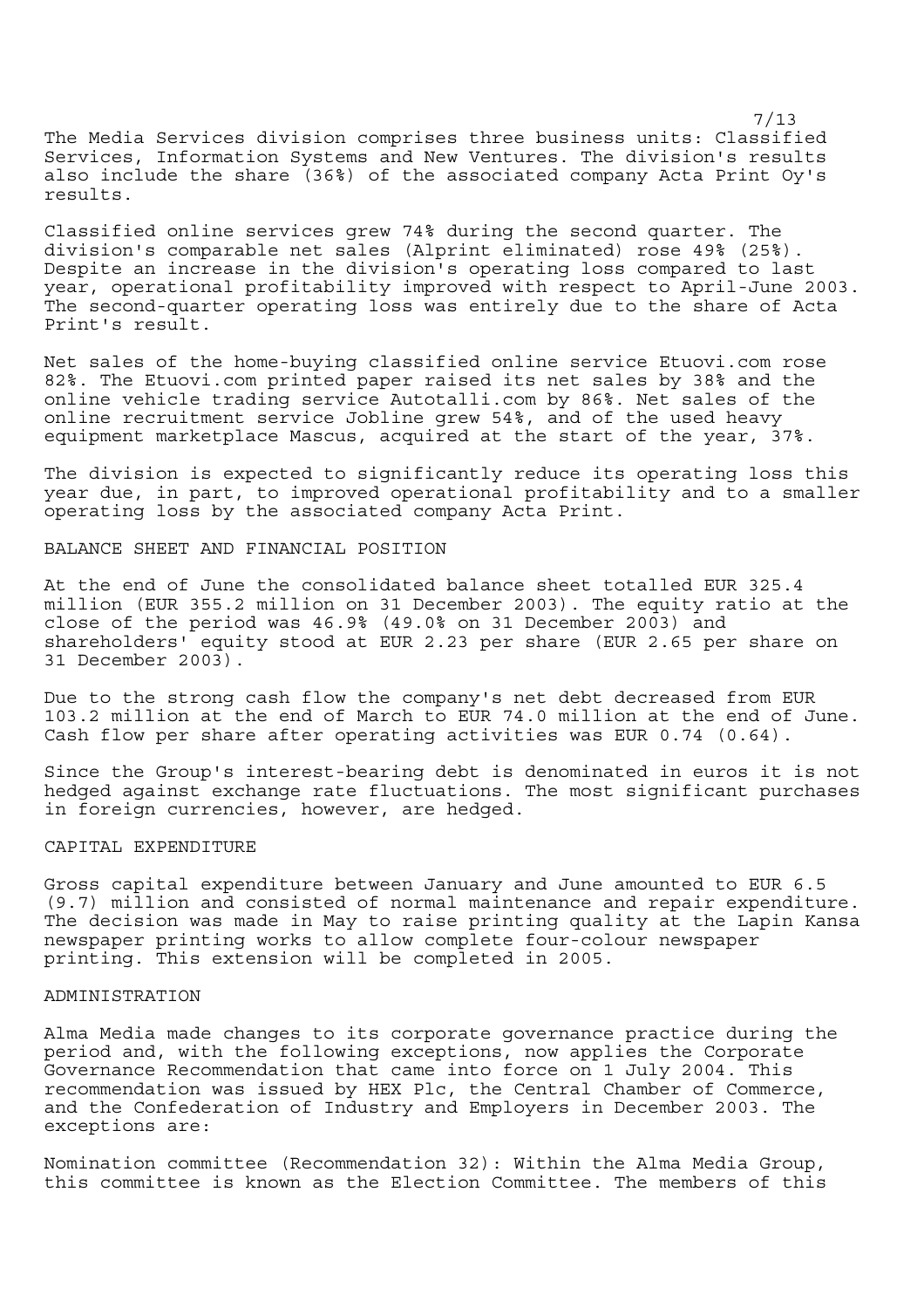8/13 committee are not appointed by the Board of Directors but from among the company's principal shareholders.

Compensation Committee (Recommendation 35): The committee's members are not appointed by the Board of Directors but are the chairman and deputy chairman of the Board as stipulated by the Board's working procedures.

Alma Media's Corporate Governance is available in full at http://www.almamedia.fi/investors/corporategoverna-1

# THE ALMA MEDIA SHARE

The two decisions taken by Alma Media Corporation's Annual General Meeting to increase the number of shares in the ratio 1:4 without raising the share capital, and to provide shareholders with the opportunity to voluntarily convert Series 1 to Series II shares, came into effect on 2 April 2004.

The number of shares increased on that date to 62,920,740. Altogether 2,800 Series II shares were subscribed between January and March under the bond with warrants to personnel. These shares were recorded in the Trade Register on 13 May, bringing the total number of shares to 62,923,540.

In accordance with the decision of the AGM on 24 March 1999 Alma Media Corporation offered bonds with warrants totalling 1,220,000 Finnish markka (EUR 0.2 million) to its employees and the attached A and B warrants may be exercised to subscribe for altogether 2,440,000 Series II shares following the 1:4 increase on 2 April 2004. The subscription period for the A warrants began on 28 May 2001 and for the B warrants on 28 May 2003. The subscription period for both types of warrant ends on 30 June 2006. The current subscription price under the A warrant is EUR 4.75 and under the B warrant EUR 5.58.

A total of 863,770 (188,000\*) Series I shares and 9,190,305 (4,896,000\*) Series II shares were traded between January and June. Trading was lively in March but evened out towards the summer. Altogether 59,250 (2,850) A warrants and 25,050 (225) B warrants were traded. Share capital increases due to the bond with warrants to employees currently total EUR 1,387.55 corresponding to 3,300 split shares.

\* Trading figures in the comparable period multiplied by four to give correct post-split figures.

A total of 149,763 Series I shares were converted into Series II shares between 2-15 April 2004. Conversion orders were submitted to the company by 82 shareholders. The conversions were recorded in the Trade Register on 23 June.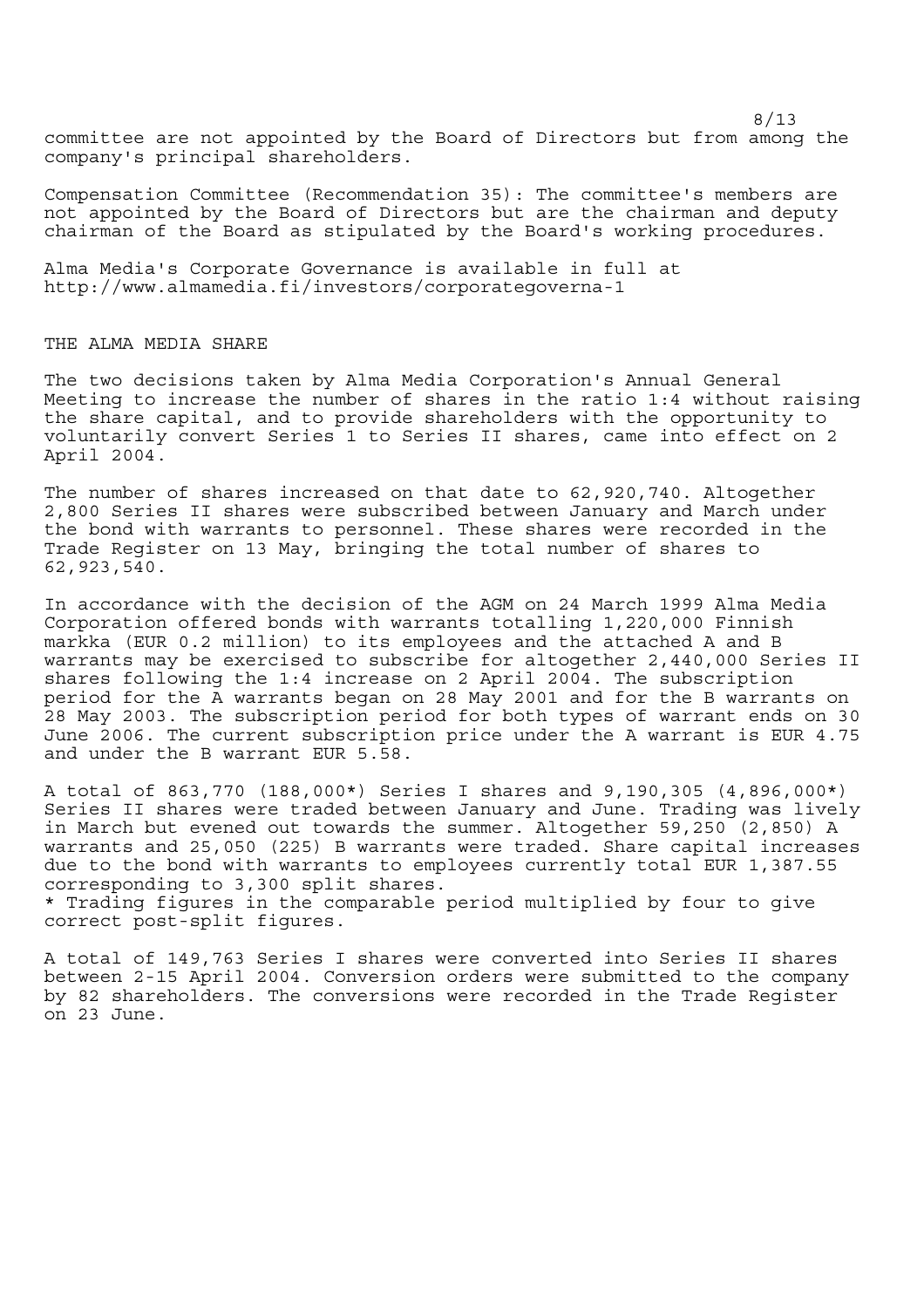|           |                                                          |        |              | 9/13  |
|-----------|----------------------------------------------------------|--------|--------------|-------|
|           | Share and warrant performance (euros), January-June 2004 |        |              |       |
|           | Highest                                                  | Lowest | 30 June 2004 |       |
| Series I  | 8.80                                                     | 6.50   |              | 7.20  |
| Series II | 9.11                                                     | 6.60   |              | 7.00  |
| A warrant | 12.25                                                    | 5.75   |              | 10.00 |
| B warrant | 9.00                                                     | 4.22   |              | 7.19  |

The company's market capitalization at the end of June totalled EUR 446 (388) million.

The Board of Directors is authorized to decide on issuing one or more convertible bonds by 8 April 2005 which would raise the share capital by at most EUR 2,645,627.20. Under this authorization at most 25,168,296 new Series II shares may be issued (the number in effect after the split).

The Board is also authorized to disapply the pre-emptive right of shareholders to subscribe for convertible bonds.

IFRS

Alma Media began preparing in 2002 for the adoption of IFRS. This work has proceeded as planned and Alma Media Corporation will start reporting according to IFRS/IAS standards from the first quarter of 2005.

PROSPECTS TO THE YEAR END

The Group's full-year net sales are expected to grow in line with media market growth. The profitability of the Alpress division is forecast to remain at last year's good level and the profitability of the other divisions to improve on last year's levels.

| CONSOLIDATED INCOME STATEMENT     | 2004     | 2003      | 2004                        | 2003     | 2003     |
|-----------------------------------|----------|-----------|-----------------------------|----------|----------|
| (MEUR)                            | $4 - 6$  | 4 - 6     | $1 - 6$                     | $1 - 6$  | $1 - 12$ |
| NET SALES                         | 122.8    |           | 125.6 232.9 245.9           |          | 460.5    |
| Share of associated companies'    |          |           |                             |          |          |
| results                           |          |           | $-1.3$ $-0.7$ $-4.3$ $-1.7$ |          | $-22.0$  |
| Other operating income            |          | $0.6$ 1.2 | 1.9                         | 1.9      | 3.7      |
| Operating expenses                | $-105.2$ | $-113.4$  | $-209.4$                    | $-227.3$ | $-424.5$ |
| OPERATING PROFIT                  | 16.9     | 12.7      | 21.1                        | 18.8     | 17.7     |
| Financial income and expenses     | $-0.7$   | $-1.0$    | $-1.5$                      | $-2.4$   | $-3.7$   |
| PROFIT BEFORE EXTRAORDINARY ITEMS | 16.2     | 11.7      | 19.6                        | 16.4     | 14.0     |
| Extraordinary income              |          |           | $0.0 \t 0.0 \t 0.0$         | 0.0      | 0.0      |
| Extraordinary expenses            | 0.0      | 0.0       | 0.0                         | 0.0      | 0.0      |
| PROFIT BEFORE TAXES AND MINORITY  |          |           |                             |          |          |
| INTEREST                          | 16.2     | 11.7      | 19.6                        | 16.4     | 14.0     |
| Taxes *)                          | $-5.0$   | $-3.6$    | $-6.2$                      | $-5.7$   | $-2.7$   |
| Minority interest                 | $-0.4$   | $-0.3$    | $-0.4$                      | $-0.6$   | $-0.5$   |
| PROFIT                            | 10.8     | 7.8       | 13.0                        | 10.1     | 10.8     |
|                                   |          |           |                             | 10/13    |          |

\*) Taxes include taxes corresponding to the result for the period. The Finnish parliament approved a government bill revising the law on corporate and capital gains tax on 30 June 2004. Since this date Alma Media's deferred tax assets and liabilities have been adjusted to correspond with the changes required by the bill. In 2004 the changes will have the effect of reducing the company's taxes by approximately EUR 1.4 million.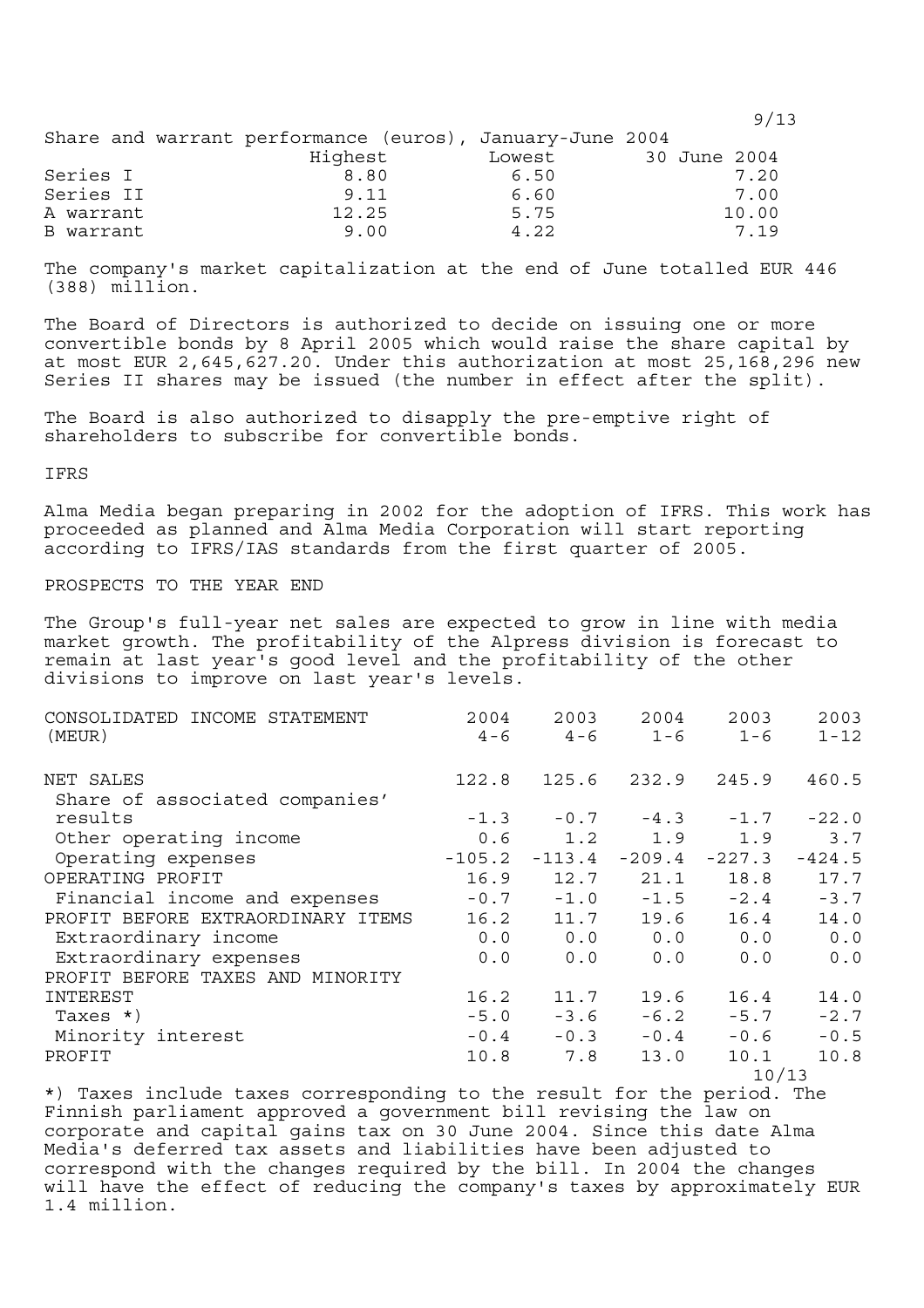| CONSOLIDATED BALANCE SHEET (MEUR)      | 2004<br>30.06. | 2003<br>30.06. |         | 2003<br>31.12. |
|----------------------------------------|----------------|----------------|---------|----------------|
| ASSETS                                 |                |                |         |                |
| FIXED ASSETS                           |                |                |         |                |
| Intangible assets                      | 15.3           | 19.5           |         | 19.1           |
| Goodwill on consolidation              | 14.5           | 18.0           |         | 16.8           |
| Tangible assets                        | 62.0           | 94.5           |         | 68.6           |
| Investments                            | 125.8          | 140.2          |         | 135.2          |
| <b>CURRENT ASSETS</b>                  |                |                |         |                |
| Inventories                            | 47.5           | 53.2           |         | 48.6           |
| Receivables                            | 39.7           | 41.8           |         | 42.8           |
| Cash and bank                          | 20.6           | 21.2           |         | 24.1           |
|                                        | 325.4          | 388.4          |         | 355.2          |
| CONSOLIDATED BALANCE SHEET (MEUR)      | 2004           | 2003           |         | 2003           |
|                                        | 30.6.          | 30.6.          |         | 31.12.         |
| SHAREHOLDERS' EQUITY AND               |                |                |         |                |
| LIABILITIES                            |                |                |         |                |
| SHAREHOLDERS'S EQUITY                  | 140.6          | 166.4          |         | 167.0          |
| MINORITY INTEREST                      | 1.7            | 2.3            |         | 1.4            |
| PROVISIONS                             | 0.8            | 2.9            |         | 1.3            |
| LIABILITIES                            |                |                |         |                |
| Long-term                              | 53.6           | 103.5          |         | 66.6           |
| Short-term                             | 128.7          | 113.3          |         | 118.9          |
|                                        | 325.4          | 388.4          |         | 355.2          |
| CONSOLIDATED CASH FLOW STATEMENT       |                | 2004           | 2003    | 2003           |
| (MEUR)                                 |                | $1 - 6$        | $1 - 6$ | $1 - 12$       |
| Operating activities                   |                |                |         |                |
| Operating profit                       |                | 21.1           | 18.8    | 17.7           |
| Adjustments to operating profit        |                | 13.3           | 14.1    | 44.0           |
| Change in working capital              |                | 7.0            | 10.6    | 6.5            |
| Financial items and taxes              |                | 5.2            | $-3.5$  | $-13.2$        |
| Cash flow from operating.              |                |                |         |                |
| activities                             |                | 46.6           | 40.0    | 55.0           |
| Cash flow from investing.              |                |                |         |                |
| activities                             |                | 2.0            | $-5.5$  | $-16.0$        |
| Cash flow before financing             |                |                |         |                |
| activities                             |                | 48.6           | 34.5    | 39.0           |
| Cash flow from financing<br>activities |                | $-52.1$        | $-38.7$ | $-40.3$        |
| Change in cash funds (increase $+$ /   |                |                |         |                |
| $decrease -)$                          |                | $-3.5$         | $-4.2$  | $-1.3$         |
|                                        |                |                |         |                |
| Cash funds at start of period          |                | 24.1           | 25.4    | 24.4           |
| Cash funds at end of period            |                | 20.6           | 21.2    | 24.1           |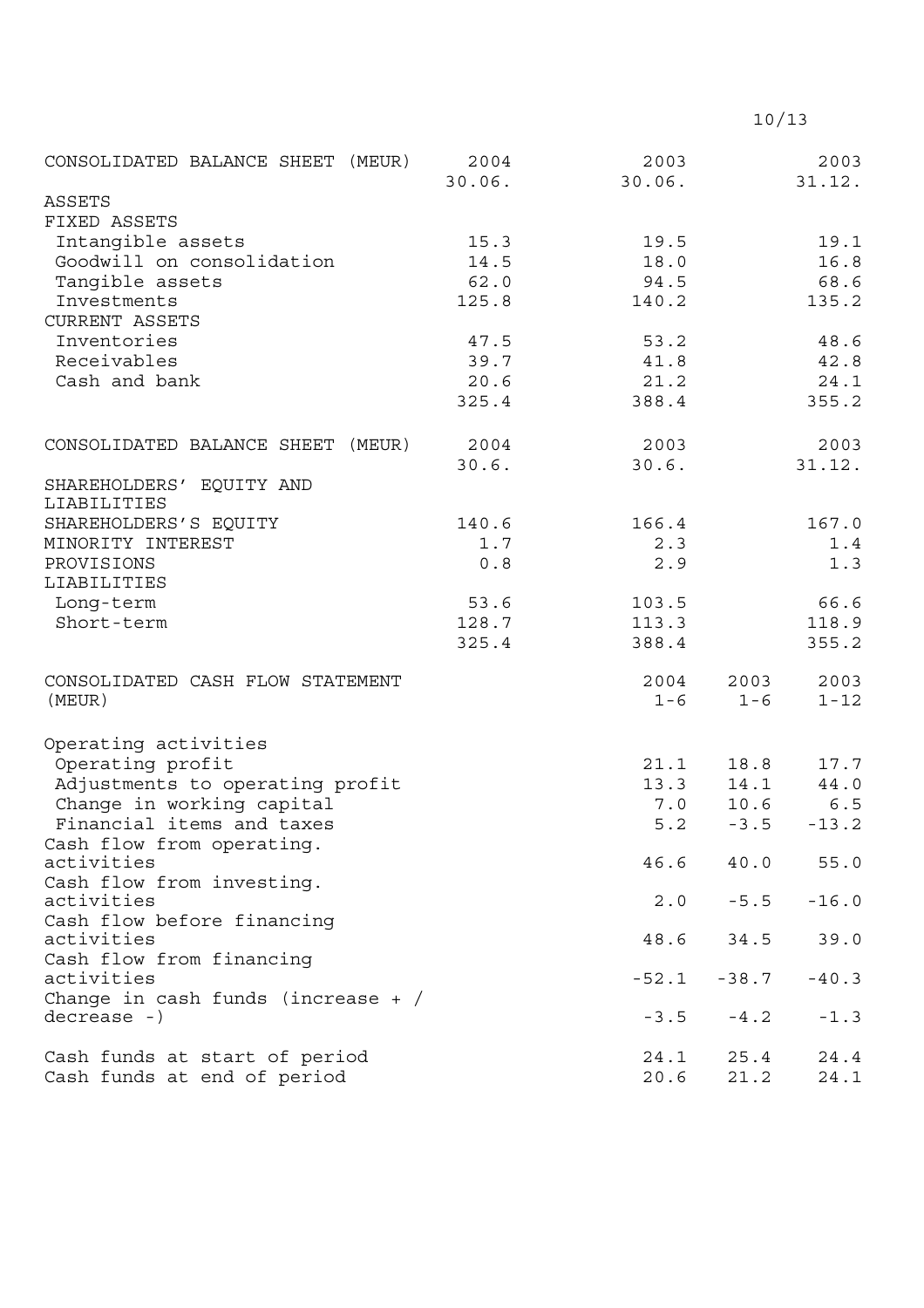|                                             |      |     |                         | 11/13                |          |
|---------------------------------------------|------|-----|-------------------------|----------------------|----------|
| CAPITAL EXPENDITURE (MEUR)                  | 2004 |     | 2003 2004 2003          |                      | 2003     |
|                                             |      |     | $4-6$ $4-6$ $1-6$ $1-6$ |                      | $1 - 12$ |
| Gross capital expenditure on fixed          |      |     |                         |                      |          |
| assets                                      | 3.2  | 5.0 |                         | $6.5$ $9.7$ $21.0$   |          |
| GROUP CONTINGENT LIABILITIES                |      |     |                         |                      |          |
| (MEUR)                                      |      |     |                         | 2004 2003 2003       |          |
|                                             |      |     |                         | 30.06. 30.06. 31.12. |          |
| For own commitments                         |      |     |                         |                      |          |
| Pledges                                     |      |     |                         | 0.0 0.8              | 0.0      |
| Mortgages on land and buildings             |      |     |                         | $3.3$ $3.6$          | 3.3      |
| Chattel mortgages                           |      |     |                         | $0.1$ $0.2$          | 0.1      |
| Other own commitments                       |      |     |                         |                      |          |
| Leasing commitments                         |      |     |                         | $17.2$ 2.8           | 5.1      |
| Other commitments                           |      |     |                         | $1.0$ $1.3$          | 1.2      |
| Total                                       |      |     | 21.6                    | 8.7                  | 9.7      |
| Maturity of Group's leasing payments (MEUR) |      |     |                         |                      |          |
| During following 12 months                  |      |     |                         | $5.8$ 1.3            | 2.1      |
| Later                                       |      |     | 11.4                    | 1.5                  | 3.0      |

Most of the Group's companies operated in leased premises. The rental agreements vary in duration from 6 months to 17 years. Annual rental payments current total approx. MEUR 7.49. Some of these business premises have been sub-let and contribute approx. MEUR 1.65 in annual rental income.

The Broadcasting division has a network agreement with Digita Oy covering analogue television and radio broadcasting activities. The television agreement is in force for the duration of the analogue television operating licence, i.e. until the end of August 2007. The radio agreement is in force until the end of 2006. The aggregate annual rental payments under these agreements averages MEUR 16.

A purchasing agreement covering the transmission capacity of digital television broadcasting is in force for the duration of the digital television operating licence, i.e. until 31 August 2010. Rents payable under this agreement total MEUR 5 this year. The network will be expanded considerably in 2005 and annual rental payments will rise in 2006 to almost MEUR 8.

Total transmission costs will fall by an estimated more than one-third when analogue broadcasting ceases on 31 August 2007.

In addition to the programming rights entered in the balance sheet, MTV Oy also has binding programme purchasing agreements with durations ranging from one to five years. The value of these commitments is roughly EUR 73 million.

|                                | 2004    | 2003    | 2004    | 2003    | 2003     |
|--------------------------------|---------|---------|---------|---------|----------|
| PER SHARE DATA (EUR)           | $4 - 6$ | $4 - 6$ | $1 - 6$ | $1 - 6$ | $1 - 12$ |
| Earnings per share (undiluted) | 0.18    | 0.12    | 0.21    | 0.16    | 0.17     |
| Earnings per (diluted)         | 0.17    |         | 0.20    |         | 0.17     |
| Shareholders' equity per share |         |         | 2.23    | 2.64    | 2.65     |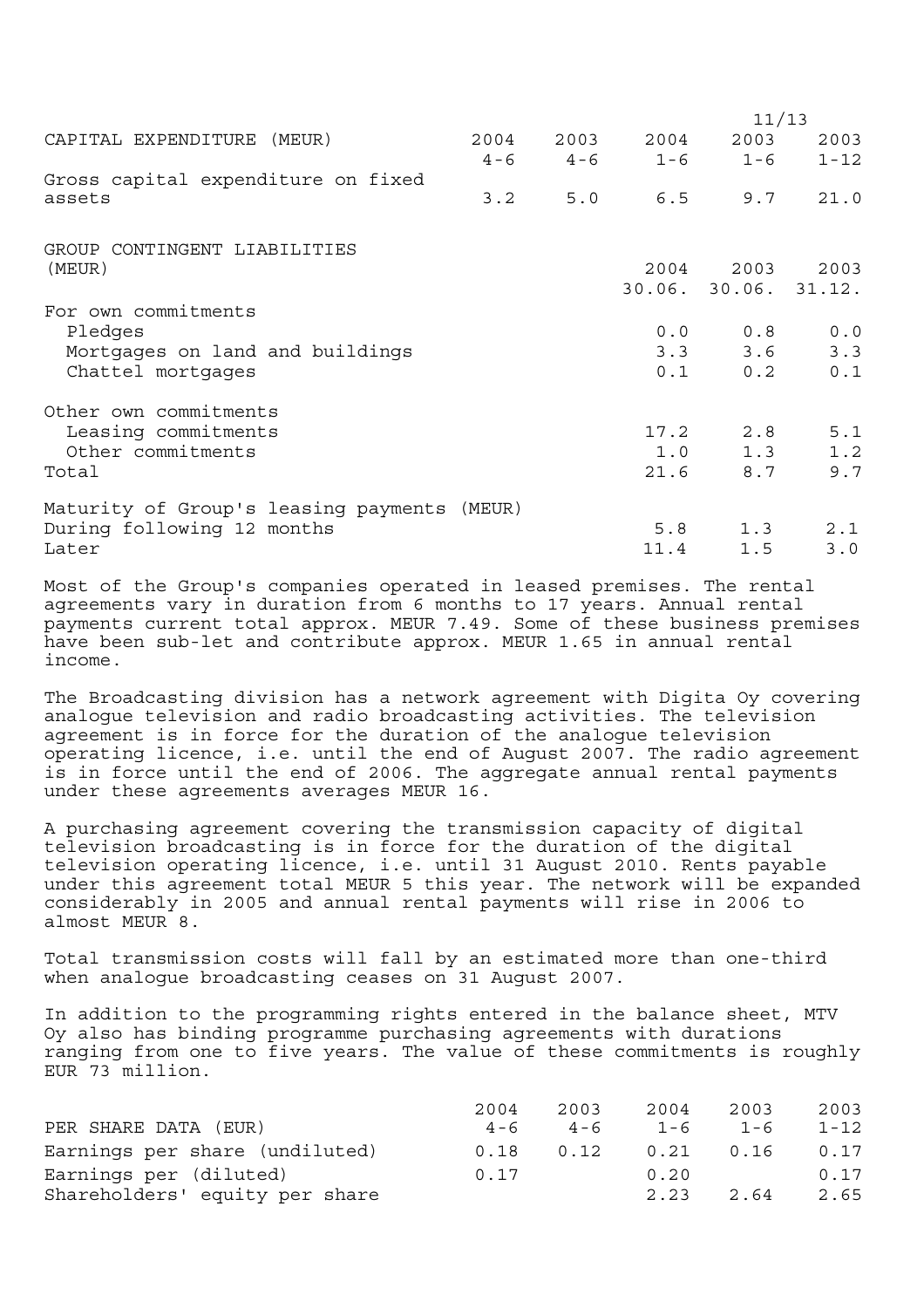# NET SALES AND OPERATING PROFIT BY QUARTER (MEUR)

| Net sales<br>Operating profit/loss<br>$\begin{array}{cccccc} 120.3 & 125.6 & 96.3 & 118.3 & 460.5 \\ 0 & 12.7 & 3.3 & -4.4 & 17.7 \end{array}$                                                                                                                                                                                                                      |                        |                           |      |  | I/2003 II/2003 III/2003 IV/2003                                                                      | 2003 |
|---------------------------------------------------------------------------------------------------------------------------------------------------------------------------------------------------------------------------------------------------------------------------------------------------------------------------------------------------------------------|------------------------|---------------------------|------|--|------------------------------------------------------------------------------------------------------|------|
| Net sales<br>Operating profit                                                                                                                                                                                                                                                                                                                                       | $110.1$ $122.8$<br>4.2 | $I/2004$ $II/2004$        | 16.9 |  |                                                                                                      |      |
| NET SALES BY DIVISION 2003 2003 2003 2003 2004 2004<br>(MEUR) BY QUARTER 1-3 4-6 7-9 10-12 1-3 4-6                                                                                                                                                                                                                                                                  |                        |                           |      |  |                                                                                                      |      |
| Alpress<br>Broadcasting<br>Business Information Group 11.6 12.2 9.6 13.0 12.0 12.4<br>Media Services<br>Parent company<br>The sales<br>The sales<br>The sales<br>The company<br>The company<br>The company<br>The company<br>The company<br>The company<br>The company<br>The company<br>The company<br>The company<br>The company<br>The company<br>T<br>Total     |                        |                           |      |  | 50.0 51.6 47.7 51.0 50.2 54.5<br>44.8 46.6 35.4 51.3 46.3 53.5<br>120.3 125.6 96.3 118.3 110.1 122.8 |      |
| OPERATING PROFIT/LOSS BY 2003 2003 2003 2003 2004 2004<br>DIVISION (MEUR) BY QUARTER 1-3 4-6 7-9 10-12 1-3 4-6                                                                                                                                                                                                                                                      |                        |                           |      |  |                                                                                                      |      |
| Alpress<br>Broadcasting<br>Business Information Group 0.5 1.8 0.2 1.8 1.1 1.9<br>Media Services -0.8 -0.3 -1.4 -3.1 -1.1 -1.0<br>Parent company<br>Group entries<br>Computed by the control of the control of the control of the control of the control of the control of the control of the control of the control of the control of the control of the control of |                        |                           |      |  | 6.8 7.7 7.8 7.7 6.3 8.2<br>$0.0$ $3.4$ $-3.3$ $5.8$ $-1.8$ $8.7$                                     |      |
| Total                                                                                                                                                                                                                                                                                                                                                               |                        | $6.1$ 12.7 3.3 $-4.4$ 4.2 |      |  | 16.9                                                                                                 |      |